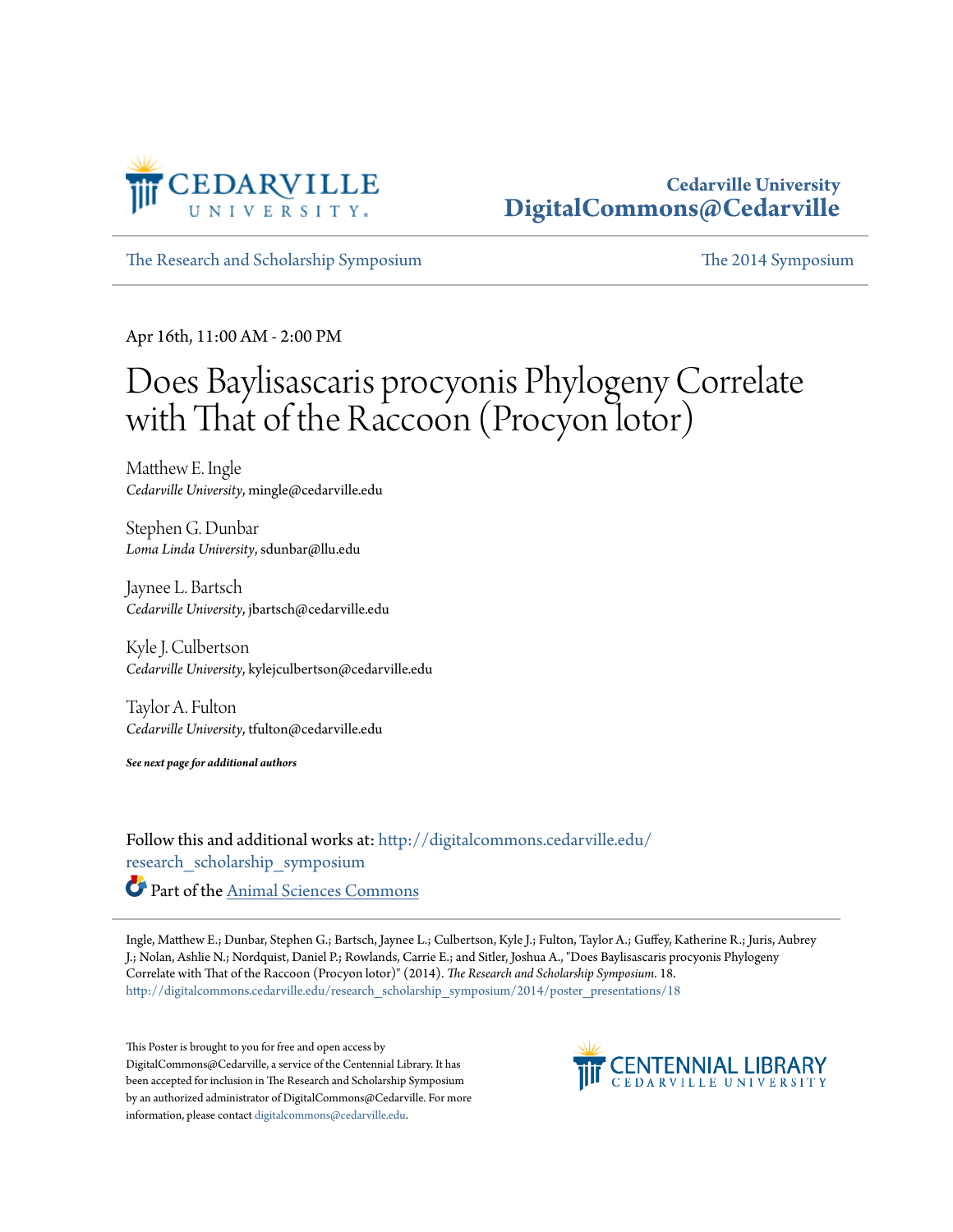#### **Presenters**

Matthew E. Ingle, Stephen G. Dunbar, Jaynee L. Bartsch, Kyle J. Culbertson, Taylor A. Fulton, Katherine R. Guffey, Aubrey J. Juris, Ashlie N. Nolan, Daniel P. Nordquist, Carrie E. Rowlands, and Joshua A. Sitler